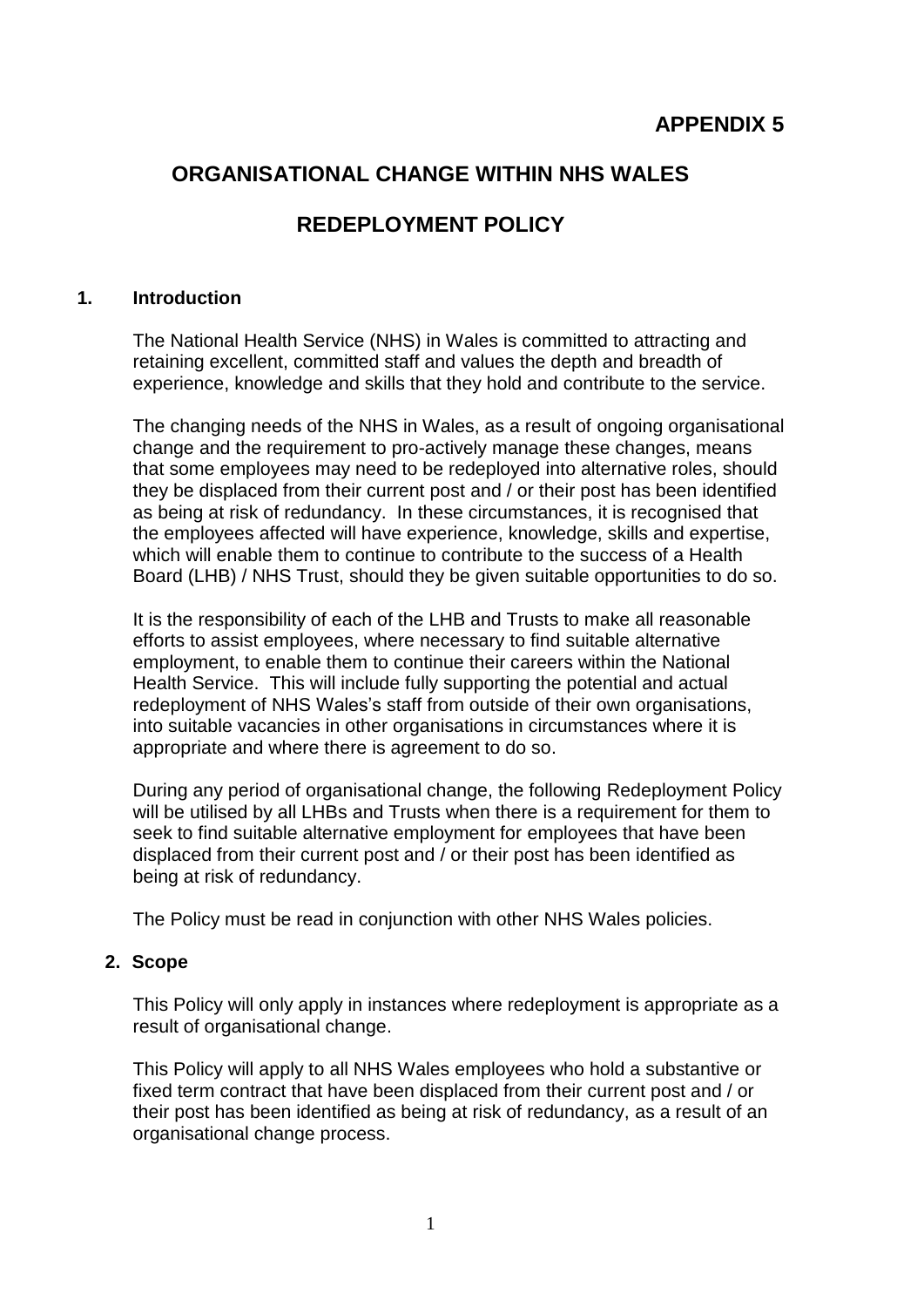Each NHS Wales organisation will establish arrangements within their Workforce & OD Departments to co-ordinate and manage the process of managing employees who are eligible for redeployment and will ensure that collaborative arrangements are put in place with their counterparts within the other NHS Wales LHBs/Trusts.

Displaced employees will be designated as a Redeployment Candidates, once it has been confirmed in writing that they have been unsuccessful in securing a suitable post within the new organisational structure, i.e. they have been formally displaced or their post has been identified as being at risk of redundancy and it has been confirmed that continuing in their current post is not tenable.

Such employees will retain the designation as a Redeployment Candidate for a maximum period of 3 months, unless they secure a substantive post in the intervening period. It is anticipated that LHBs and Trusts, working cooperatively, should be able to find candidates, suitable alternative employment within the above timescale. It should be noted that any staff at risk of redundancy will be given precedence in identifying suitable alternative employment over staff who are already in an alternative post and on protection. Additionally, an employee being made redundant, and who is taking leave such as statutory maternity leave, must be offered any suitable vacancy before any other employee. Also, they do not have to apply for it. If the organisation has doubts about the employee's suitability for the role, it can assess/interview them for the role – and if they are found to be suitable, they must be offered the role first. However, if there is not a suitable role, they can be made redundant if the decision is not because of their legally-protected leave, and the redundancy process is fair.

All Redeployment Candidates will have all of their employment rights protected, as required by the Employment Rights Act (1996). It should be noted and specifically communicated to employees in writing that where they are redeployed to a post within a new NHS Wales employer, they would be given a new start date in post with that employer, however their continuous NHS service would be counted as reckonable in respect of sick pay, annual leave and incremental credit.

## **3. Purpose**

This Policy will assist employees to identify suitable alternative posts within NHS Wales, when they are unable to continue in their current substantive post, by providing a commitment and process which allows them preferential consideration when applying for identified vacant posts.

The purpose of the Redeployment Candidate designation is to:

• ensure that displaced employees are made aware of vacancies prior to them being advertised via the open competition process;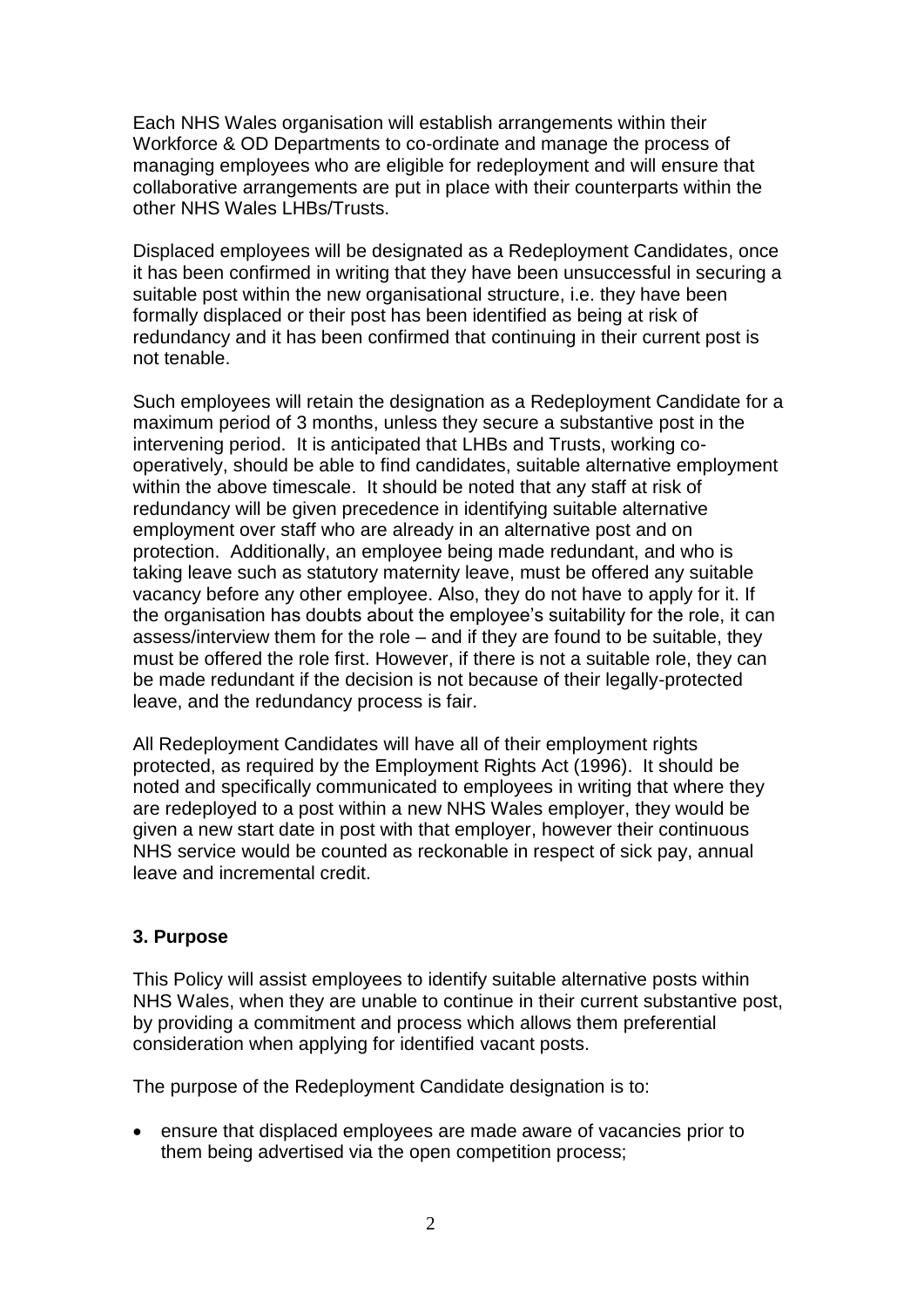- ensure that displaced employees are matched to appropriate vacancies, to secure alternative employment in accordance with the 3 month timescale and in accordance with best practice;
- ensure that a fair, equitable and consistent approach is adopted in the management of suitable alternative employment, within NHS Wales, during any organisational change process;
- maintain continuity of service and service efficiency and effectiveness during all organisational change processes;
- ensure that all employees remain valued and that their ongoing contribution to the NHS Wales is recognised and supported during any organisational change process;
- provide effective and ongoing support to employees who have been displaced from their current post or their post has been identified as being at risk of redundancy and is no-longer tenable for them to continue working in that post:
- assist and support employees to find suitable employment and where possible, provide for their career development and aspirations; and
- ensure that NHS Wales's organisations meet all of their relevant legal obligations, as regards finding suitable alternative employment for employees at risk of redundancy, in accordance with the Employment Rights Act (1996).

## **4. Equality Statement**

All employees subject to redeployment will be treated with dignity and respect and in accordance with equality and human rights legislation. No individual will be treated less favourably on the basis of age, disability, gender , race, religion and belief and non-belief, sexual orientation, pregnancy and maternity or because they are transgender, married or in civil partnership. No employee should be treated less favourably due to their hours worked (full-time or parttime) or trades union membership.

Selection for suitable alternative employment or training / re-training will be on the basis of the employee's qualifications, knowledge, skills and relevant experience, against the job description, essential person specification criteria and requirements of the role.

#### **5. Roles and responsibilities**

The effective operation of this all Wales Policy is dependent on the full cooperation of all Welsh NHS LHBs and Trusts working collaboratively, to ensure that all appropriate vacancies are made available to staff Redeployment Candidates.

Each LHB and Trust will therefore review and consider all of their new vacancies, against any notified Redeployment Candidates, to determine whether they may provide suitable alternative employment opportunities.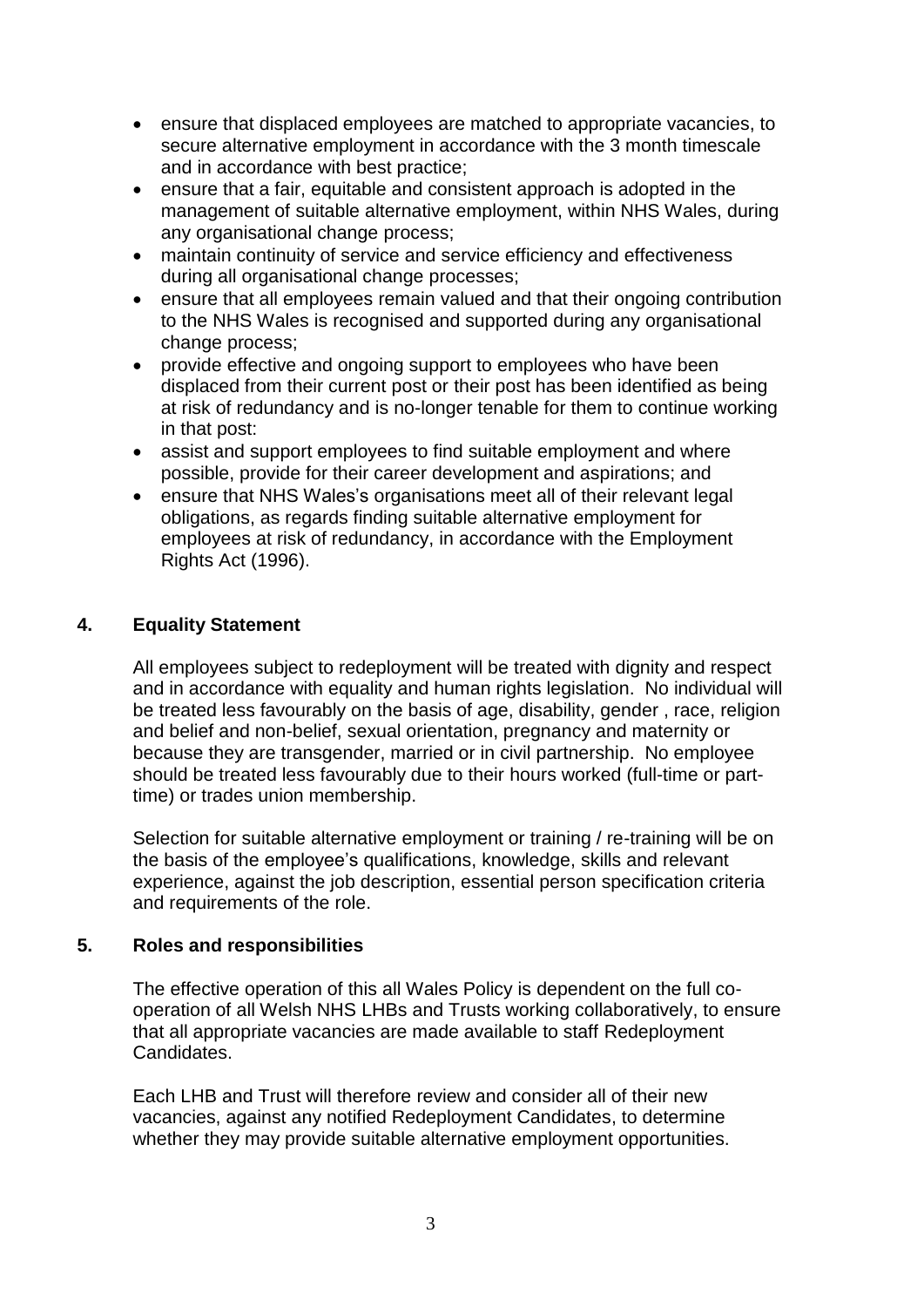NHS Wales LHBs and Trusts will not therefore arrange open competition interviews for new vacancies, until potential eligible redeployment candidates have been considered for these posts, via the agreed recruitment process.

#### **5.1 Executive Organisational Change Redeployment Lead**

The Director of Workforce and OD will have overall organisational responsibility for ensuring the effective resourcing and operation of this Policy.

It will also be their role to facilitate local discussions with senior managers and appointing managers within their own organisation (as well as cross organisational discussions with their counterparts), where it is identified that there are challenges, which may be preventing an employee being deployed to a suitable alternative post, which they clearly have the knowledge, skill and experience to fulfil.

The Director of Workforce and OD will also ensure that their organisation implements a vacancy control process. This process will ensure that no vacancies are authorised to be advertised via an open competition process, until it has been confirmed that these vacant posts will not offer a potential suitable alternative opportunity, to any Redeployment Candidates.

### **5.2 Head of Department**

Initial responsibility for finding suitable alternative employment opportunities for an employee, displaced from within a departmental structure, will rest with the Head of Department**\*** 

The Head of Department**\*** will initially be required to make every effort to find a suitable alternative position for the affected employee, within their new structure.

The Head of Department\* must liaise with their HR representative, supporting the organisational change within their structure, to obtain and provide appropriate advice to the affected employee, in relation to the Organisational Change Policy, redeployment etc. This will be necessary to ensure that any employees designated as Redeployment Candidates receive timely and appropriate support and advice throughout the change process.

\* **N.B.** This responsibility may rest with the head of department, functional head, line manager or professional lead, depending on the organisation's structure.

#### **5.3 Nominated HR Officer/Manager**

Each NHS LHB and Trust will nominate a HR Officer / Manager, to support Redeployment Candidates in their search for suitable alternative employment. Such HR nominees will act as the "Case Manager" for all such redeployments cases.

It will be the role of the nominated Case Manager to: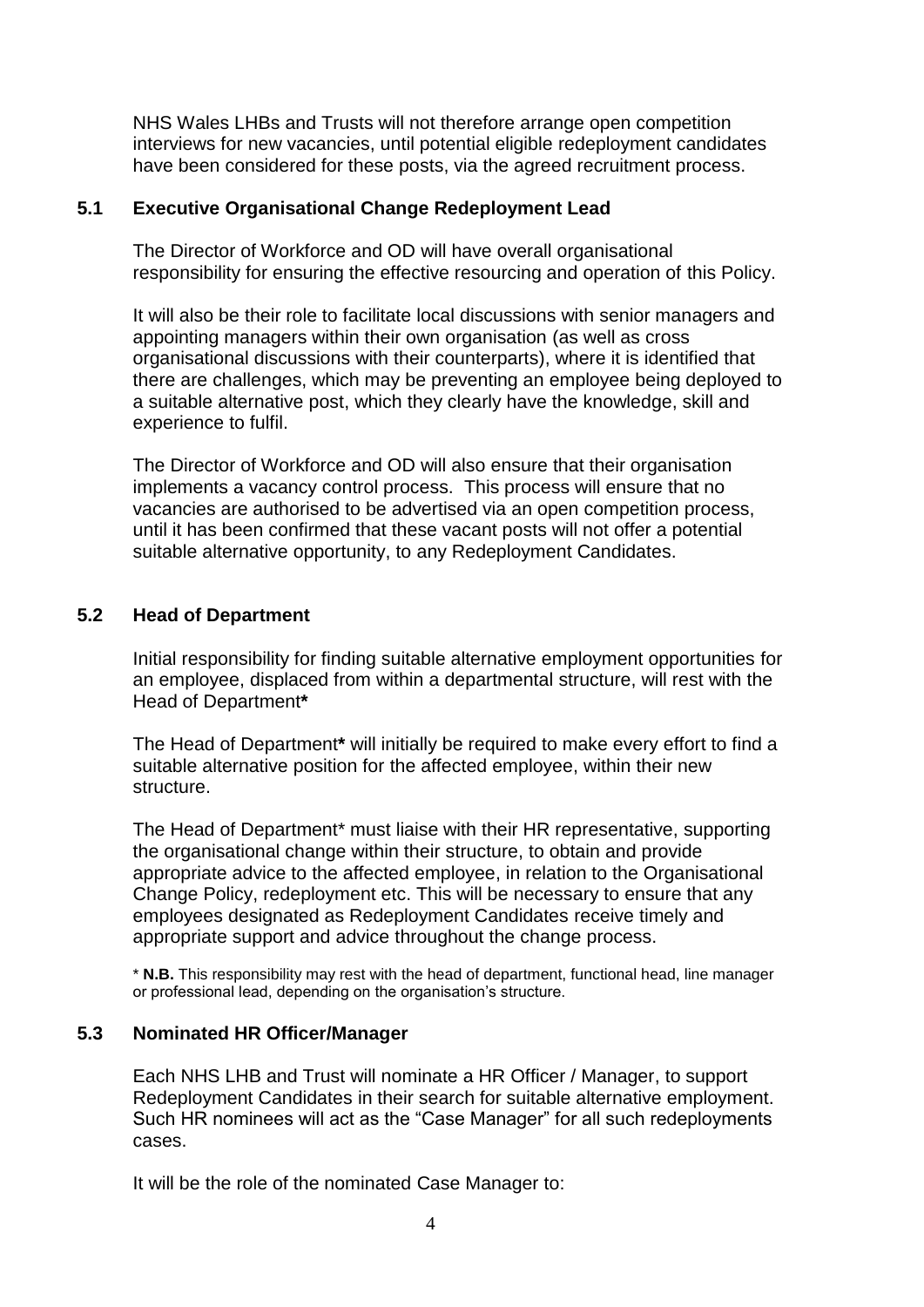- work proactively with redeployment candidates to assist them to secure where possible suitable alternative employment, within 3 months of being designated as such;
- Seek completion of and signature on the Agreement Form to confirm that both parties (the employee and the LHB/Trust) are committed to work together, within the specified period to find a suitable post;
- ensure the identified employee's information is recorded by the LHB / Trust in a system which can ensure appropriate management of all employees designated as Redeployment Candidates;
- review all vacancies that are submitted via the vacancy control process, to establish whether any of these posts could offer a potential suitable alternative opportunity, to redeployment candidates.
- make regular contact with redeployment candidates;
- as necessary, assist redeployment candidates to access NHS jobs and download vacancy information;
- ensure that all appropriate vacancies and the associated recruitment documentation are made available to redeployment candidates;
- discuss appropriate vacancies with redeployment candidates to assist them to assess and make an informed decision regarding their suitability of the post, with particular reference to the person specification, job description and any other information available, which is relevant to vacancy;
- as necessary, assist redeployment candidates with their application for suitable alternative posts, where it has been identified that they meet the essential selection criteria for a post;
- ensure that employees designated as redeployment candidates that meet the essential short listing criteria are offered the opportunity to discuss the post with the appointing manager, prior to the agreed redeployment recruitment process;
- liaise with a more senior HR Manager, should an appointing manager fail to consider an employee, that meets the essential criteria for the post, to ensure the matter is investigated and resolved appropriately and in a timely manner;
- liaise with a more senior HR Manager, in view of the potential consequences, should a registered employee decline to apply for a potential suitable alternative employment post, which has been brought to their attention.
- provide *initial* constructive and timely feedback to the employee, following their application being considered for a post, as appropriate;
- as appropriate provide support to redeployment candidates in seeking approval for requests in respect of funding for training, to enable them to update their skills and / or knowledge or to re-train for work of a different type or in a different discipline / field;
- ensure employees designated as redeployment candidates have access to counselling / careers advice services, communicating the availability of such services as appropriate;
- ensure the details of redeployment candidates is maintained and kept up to date
- manage the transactional processes associated with redeploying an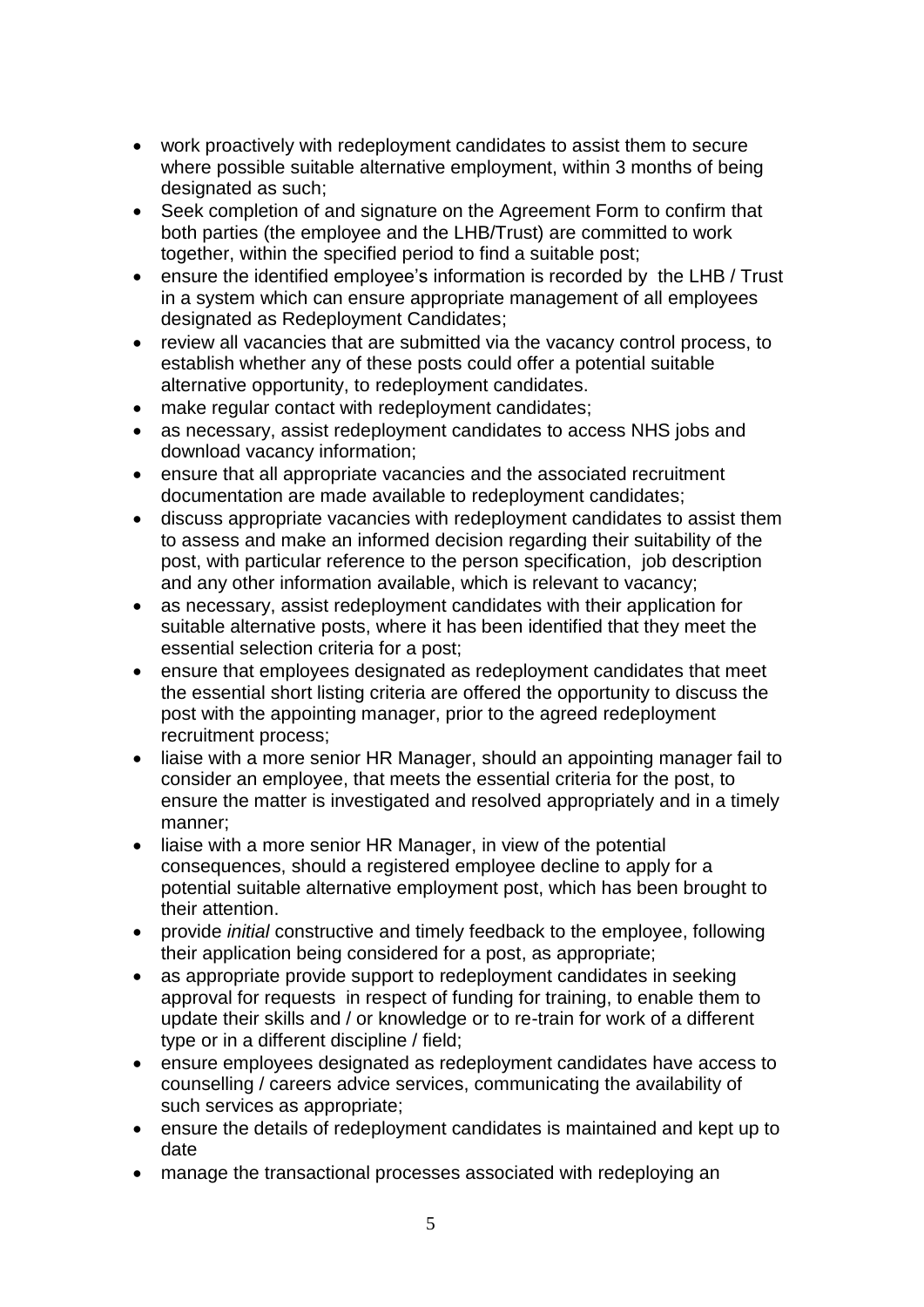employee e.g. any agreed pay protection, terms and conditions protection, and excess mileage payments arrangements etc.

## **5.4 Appointing Manager**

The appointing manager is responsible for;

- ensuring that redeployment candidates that express an interest in a vacancy and meet the essential person specification criteria for the post are offered the opportunity to have an informal discussion about the role, prior to the redeployment interview;
- ensuring where redeployment candidates, meet the essential person specification criteria for the post (based on the content of their formal application for the post) are offered a formal interview, prior to any open recruitment competitive process;
- seeking advice from the HR Case Manager where there is an application from a redeployment candidate for their post and they consider that they do not meet all of the essential elements of the person specification and provide written reasons.
- Approval to advertise the posts for open competition will not be granted until this information is provided by the appointing manager;
- notifying the HR Case Manager supporting the redeployment candidate of the outcomes from any meetings/interviews and providing initial feedback to them;
- notifying the candidate of their recruitment decision and providing constructive feedback, following a recruitment interview, should the employee not be appointable; and
- providing the HR Case Manager with a copy of the recruitment documentation, to ensure the reasons for not appointing are reasonable and documented.

#### **5.5 Employee**

All employees that are displaced from their substantive post and / or their post has been identified as being at risk of redundancy, as a result of an organisational change process, will be designated by their LHB and Trust as a Redeployment Candidate.

These Redeployment Candidates may also request that their details be notified to other NHS Wales LHB/Trusts for consideration of vacancies. The appointed HR Case Manager will ensure that the employee's details are forwarded to the LHB/Trust HR Case Manager, for consideration of vacancies within that organisation.

It will be the responsibility of these Redeployment Candidates to:

• maintain regular contact with their LHB/Trust HR Case Manager (and the HR Case Managers of any external LHB/Trust , which they have requested to be considered for), including notifying them of any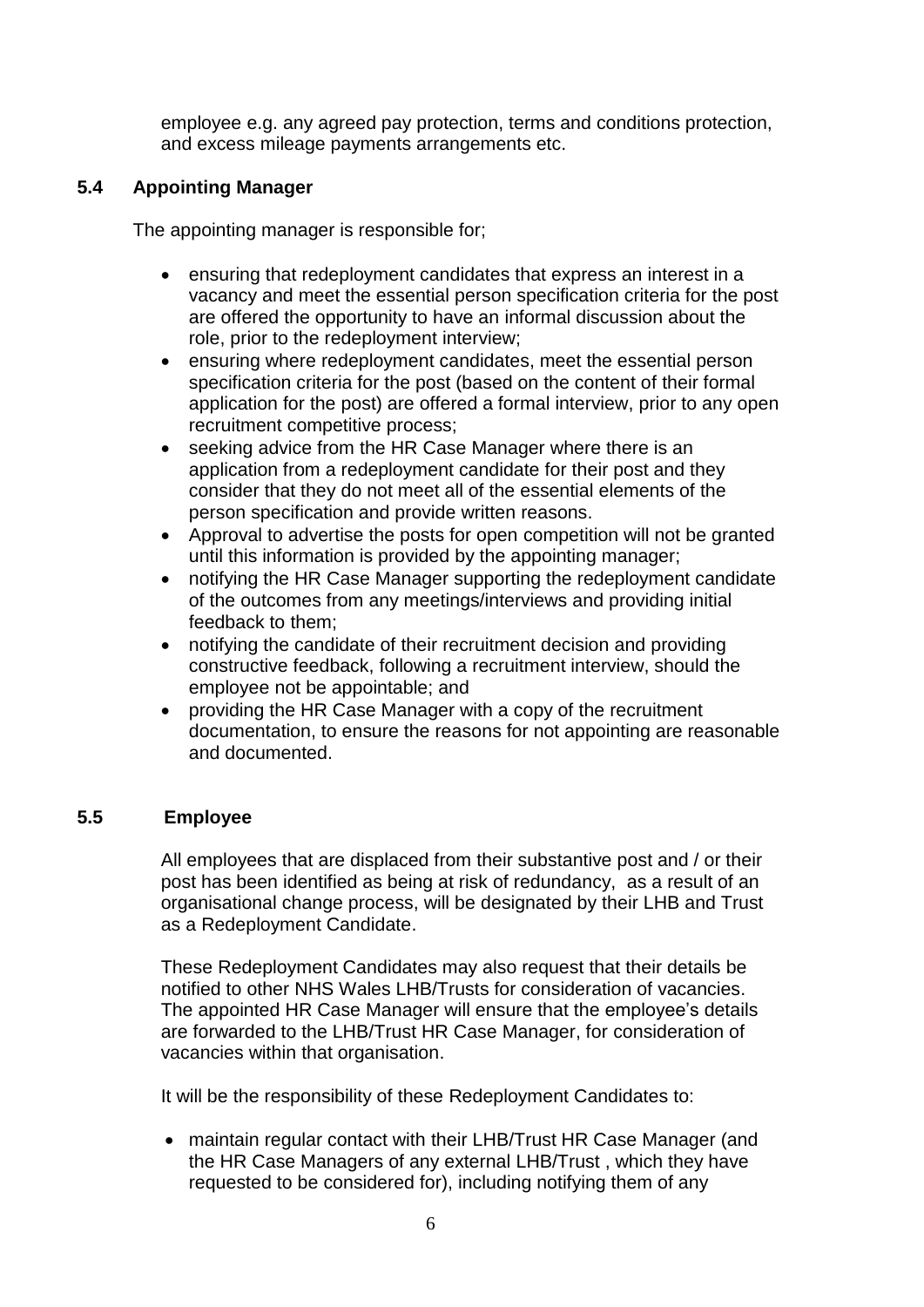protracted periods of absence, such as extended leave whether annual, maternity, sick leave etc., to ensure that information about vacancies can continue to be made available to them;

- complete and sign the Redeployment Registration Form, providing all relevant information / documentation in relation to contact details, employment record, qualifications, experience and role / job preferences;
- submit their Form to their HR Case Manager, so that their base-line skills levels and competencies can be established;
- complete and sign the Redeployment Scheme Employee Agreement Form to comply with the terms of the redeployment scheme and work proactively with the LHB/Trust to secure alternative employment within the prescribed 3 month timescale;
- access and review NHS jobs on a daily basis and other relevant recruitment media on a regular basis to assist in the identification of potentially suitable internal and external NHS vacancies;
- consider and pursue all reasonable suitable alternative employment opportunities within NHS Wales, expressing an interest in those vacant posts for which they may be potentially suitable (with reference to their knowledge, skills, qualifications and experience) and submitting an application;
- contact their HR Case Manager, should they require any additional information regarding a potential suitable vacant post, to enable them to make an informed decision regarding the suitability of the vacancy;
- consider alternative posts, which would be regarded as suitable except for the rate of pay, terms and conditions of service, location etc. In such circumstances the employing LHB / Trust organisation will give full and fair consideration to offering pay and / or terms and conditions of employment protection and / or excess travel expenses etc. in accordance with the provisions set out in the Organisation Change Policy;
- co-operate fully and to exercise reasonable flexibility when considering and being considered for suitable alternative posts, to ensure where possible that they are able to secure substantive employment, prior to the expiry of their Redeployment Candidate status. Whilst reasonable attempts will be made to accommodate employee's preferences, they should not unreasonably refuse a post within a reasonable travelling distance or at a lower band, as pay protection will be given in accordance with the terms set out in the OCP. Should an employee unreasonably refuse a post that has been assessed as one which could provide suitable alternative employment, the matter will be dealt with in accordance of Section 6.6 of this policy "Refusal of an Offer of Suitable Alternative Employment";
- contact their HR Case Manager, should they wish to consider attending a training course, to enable them to update their skills and / or knowledge or to re-train for work of a different type or in a different discipline / field;
- complete the application process in respect of all identified suitable alternative post and attend all associated arranged meetings and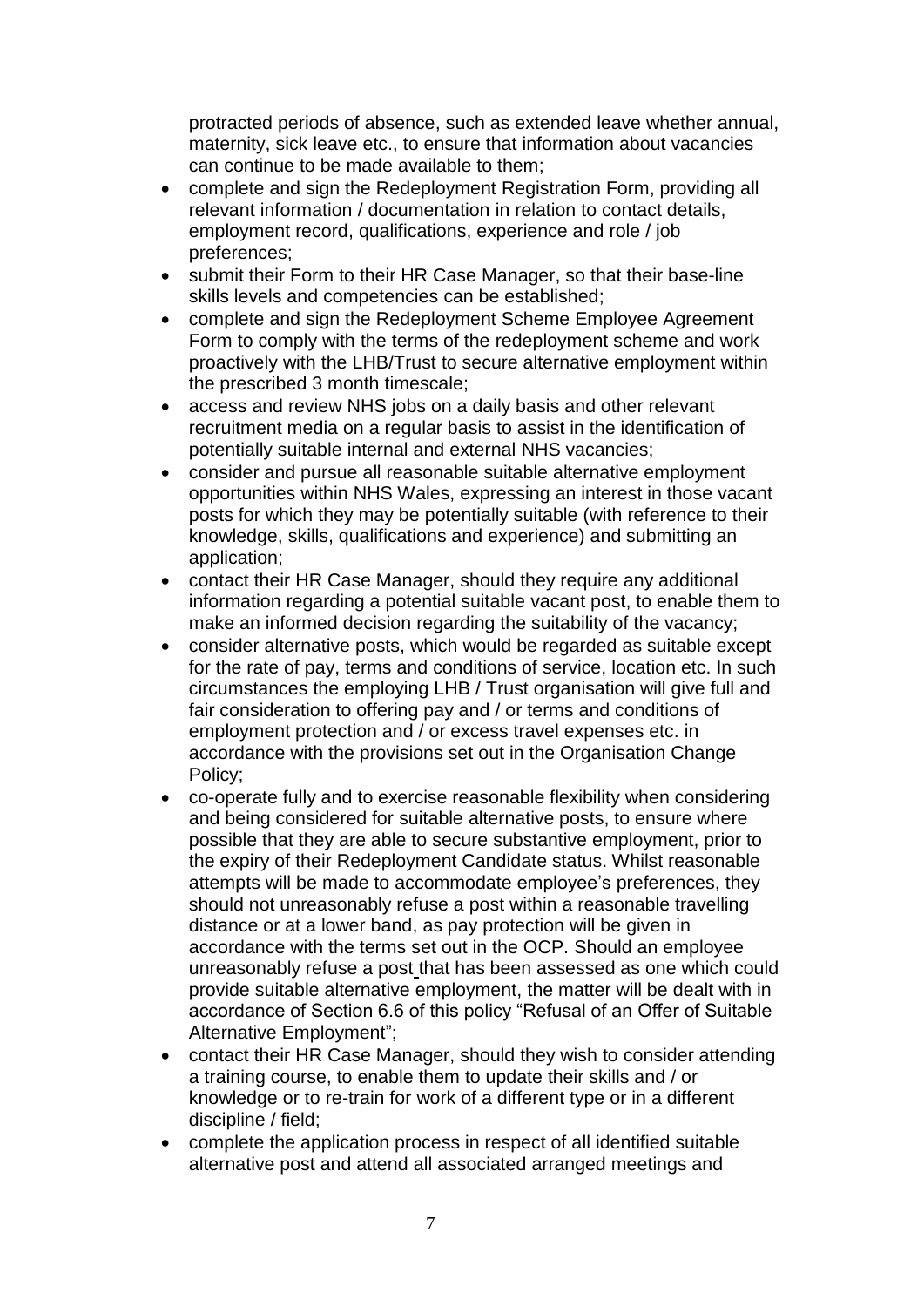interviews;

- approach their manager to request reasonable time off work to find suitable alternative employment, including attendance at interviews and meetings in relation to their redeployment and training events;
- meet with a senior HR Manager should their HR Case Manager believe that they have unreasonably refused an offer of suitable alternative employment.

All Redeployment Candidates will be entitled to be accompanied by a trades union representative or a work colleague, if they so wish during any redeployment related meetings.

#### **5.6 Trades Union / Professional Organisation Representative**

At the request of the displaced employee the trades union / professional organisation representative is responsible for;

- Supporting the employee and attending meetings with them in relation to their redeployment. This will **not include** attendance at formal meetings with an appointing manager to discuss a specific post or recruitment interviews;
- Working with the Health Board/Trust representatives to address any concerns they may have regarding the organisation and/or the employee's adherence to the provisions of this policy, seeking to resolve any issues of concern, informally where possible.

#### **6. Interview and appointment process**

#### **6.1 Process for identifying suitable alternative employment vacancies**

All recruitment to suitable alternative employment vacancies must be undertaken in line with the NHS Wales Shared Services Recruitment Process and Procedures.

The person specification and job description for a post will be the principle documents used as the means, by which the HR Case Manager and the Redeployment Candidate, will identify and determine potential suitable alternative posts.

To be eligible for consideration for vacant posts, the employee must be able to demonstrate that they meet all of the essential person specification criteria for the post.

Whilst consideration of suitability will necessarily focus on knowledge, skills, experience and qualifications, it will also be necessary to take into consideration any personal circumstances which may render the post unsuitable such as caring responsibilities and hours of work. In addition, due regard must be given to the requirement to make reasonable adjustments to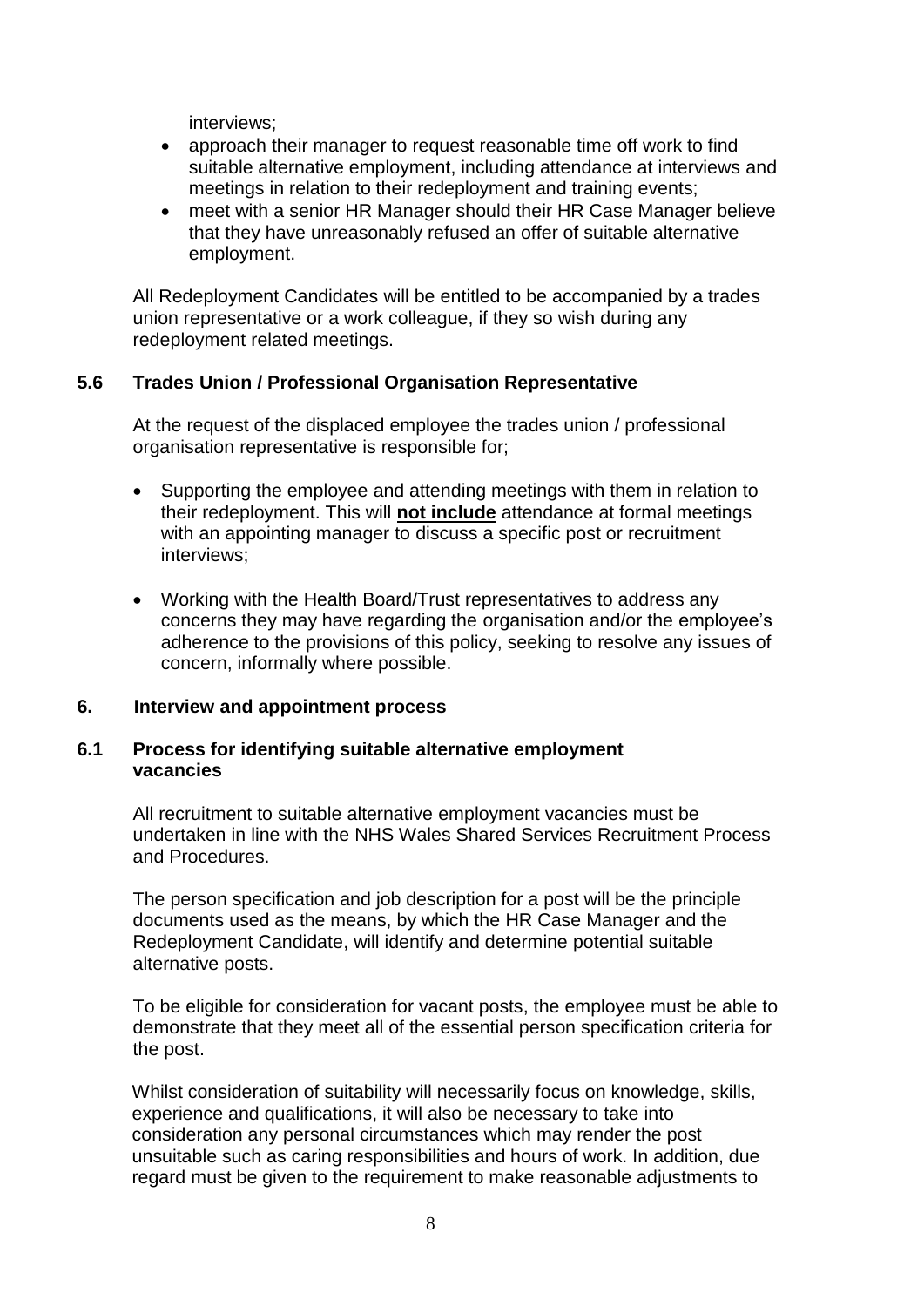posts in accordance with the Disability Discrimination Act (2005) and the requirement not to unlawfully discriminate against disabled staff seeking redeployment opportunities, by providing staff at risk of redundancy with preferential treatment.

An employee will not have a right to more than one offer of suitable alternative employment, unless it can be established that the offer did not in fact provide them with a suitable alternative post.

#### **6.2 Identified appropriate suitable alternative employment vacancies**

Where a post has been identified as a potential suitable post for a Redeployment Candidate, the HR Case Manager will advise the appointing manager that they are required to consider and offer the employee an interview. Such vacancies will not be the subject of an open competition recruitment process, unless an appointment cannot be made from any eligible Redeployment Candidates.

If a full skills match does not exist at the outset, the vacancy may still be deemed suitable if it is agreed that after a trial period (see 6.6 below) and/or a period of training it is assessed that there is certainty that the full skills match would be achieved.

#### **6.3 Appointment process**

Where it has been identified and agreed that an employee on the Redeployment Candidate list is able to demonstrate, via their job application that they meet the essential person specification criteria for a vacant post, the appointing manager must meet with them to discuss the post and role requirements, prior to the recruitment interview process.

The purpose of the meeting will be to establish whether the employee is potentially appointable to the post. This will ensure that both parties are confident going into the recruitment process that the post may provide suitable alternative employment and could potentially be filled by the identified employee.

Where only one individual is involved, the decision to offer a post will still be based on whether the individual could reasonably be expected to undertake the duties to the required standard through a formal recruitment interview as the only candidate.

Should it be determined that the post would represent a significant change in responsibilities and pay band for the employee, a formal recruitment interview would be required under the normal open competition arrangements, to ensure that there was no unfair advantage in securing a promotion.

Where more than one redeployment candidate expresses an interest in a vacancy and they meet the essential person specification criteria for the post, they will all be interviewed for the post. The selection decision will be based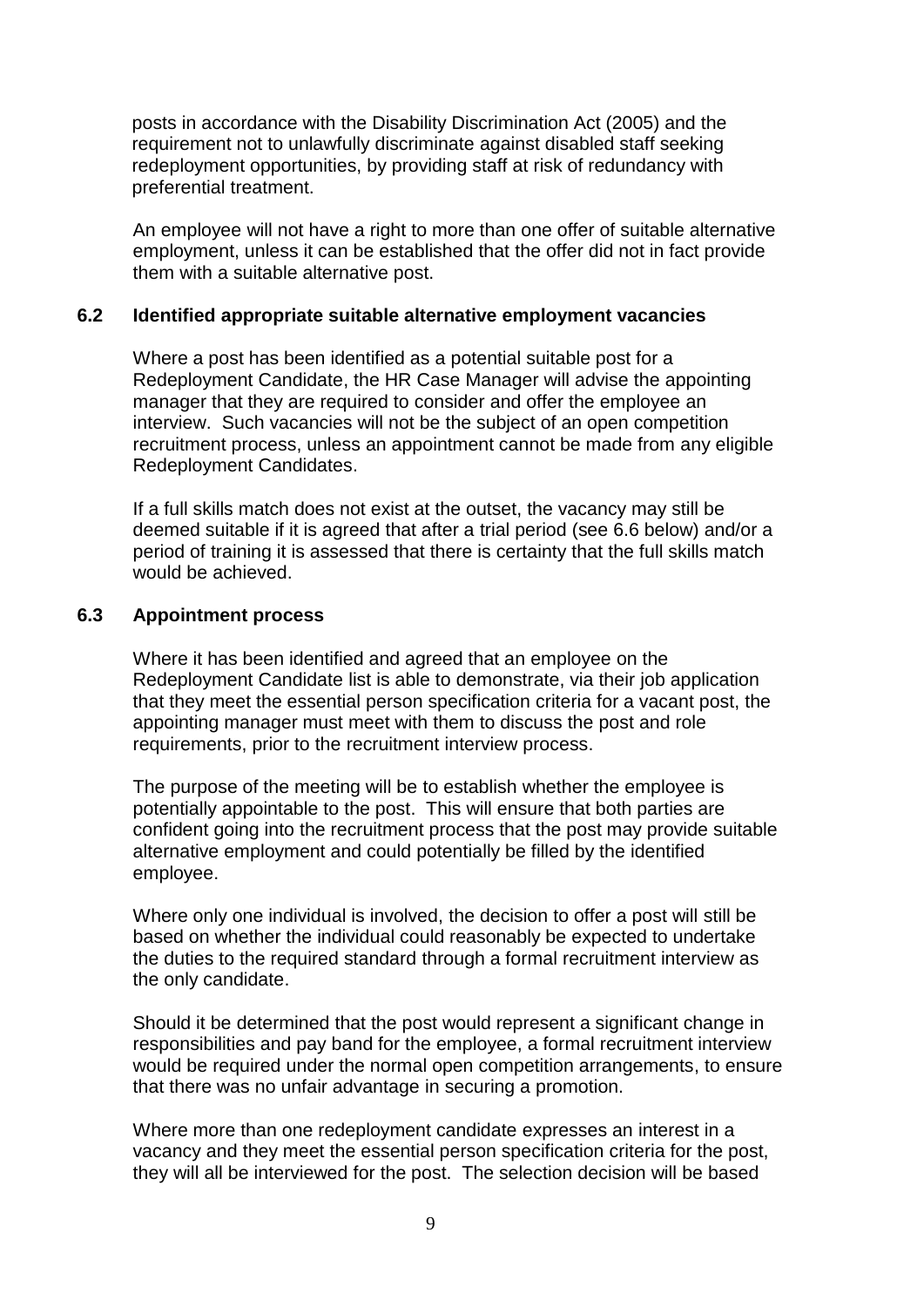on the appointed individual's ability, as demonstrated via the interview process, that they could undertake and perform in the role to the required standards.

Where appropriate, redeployment to a fixed term or temporary post on an interim basis will be considered if this is deemed to be in the best interests of an employee and the service. In such cases, the employee's designation as a Redeployment Candidate will be suspended, while they undertake this post. Their designation will resume once the fixed term / temporary post comes to an end. In such circumstances, and in preparation for the ending of this post, the employee will be able to apply for vacancies as a redeployment candidate 3 months prior to the end of the fixed term/temporary arrangement.

Where an employee has been identified as suitable for a post and they can demonstrate that they meet the essential person specification criteria, and they are the only candidate, but they are not considered to be suitable by the appointing manager (either at the formal meeting or interview stage), the appointing manager will be required to provide written objective reasons to the HR Case Manager supporting the displaced employee, copied to the Director of Workforce and OD. The purpose of this written documentation will be to confirm the reason(s) for their decision, based on their deliberations against the post's essential person specification criteria, the job description and the candidate's knowledge, skills, qualifications and experience.

In such circumstances the appointing manager will not be permitted to proceed to appoint to the post, via a process of open competition, until they have met with a senior Workforce & OD Manager and / or executive lead (depending on the seniority of the post). The purpose of this meeting will be to discuss the decision, explore concerns and where possible reach a final conclusion, regarding whether the post would offer the employee suitable alternative employment.

Should it be concluded that the appointing manager can objectively justify not considering the employee for their post, the senior Workforce & OD Manager / executive lead will contact the HR Case Manager, to advise them of this decision.

If no other Redeployment Candidates are eligible/suitable for appointment to the post the HR Case Manager should notify the appointing manager, to enable them to put the vacancy through the Vacancy Process for approval to advertise the post via a process of open competition.

#### **6.4 Appointment to the post**

Should an appointing manager recommend that a Redeployment Candidate is appointable following an interview process, they should inform the relevant HR Case Manager of the outcome, the associated terms and conditions of service and where applicable the agreed commencement date. The manager will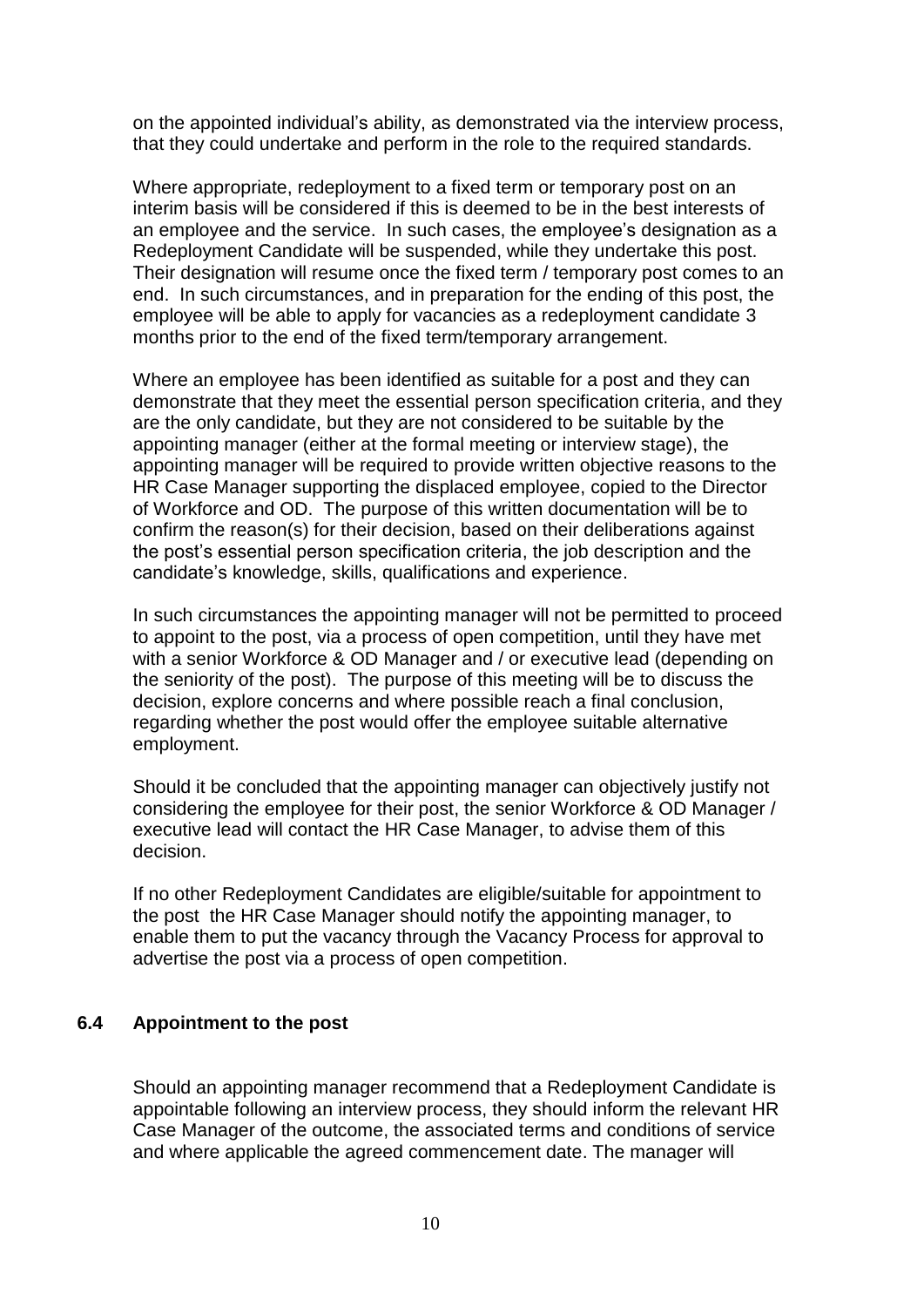confirm the recruitment decision in a letter to the employee, which will be followed up with the official appointment letter and contract.

It will be the responsibility of the relevant HR Case Manager to ensure that the employee's status as a Redeployment Candidate is changed.

### **6.5 Not recommended for appointment to the post**

Should an appointing manager conclude that a Redeployment Candidate is not appointable following an interview process, they should not inform the candidate of the outcome until they have discussed their decision with the HR Case Manager. (depending on the seniority of the post). Initial contact regarding this matter, will be via the HR Case Manager who will refer the matter to a senior HR Manager /Executive Lead, depending on the seniority of the post.

Prior to contacting the HR Case Manager the appointing manager should ensure that they have produced written objective reasons, supporting their decision. These reasons should be mapped across to the post's person specification criteria, the job description content and the candidate's knowledge, skills, qualifications and experience and fully explain why the employee was unsuccessful at interview.

This information will be used for the following purposes:

- 1. to aid the discussion between the appointing manager and the senior Workforce & OD Manager / or their executive lead (depending on the seniority of the post);
- 2. to enable the HR Case Manager to provide initial constructive feedback to the unsuccessful employee.

It will be the responsibility of the appointing Manager to provide the unsuccessful employee with detailed and constructive interview feedback.

The purpose of the meeting between the Appointing Manager and the senior HR Manager / or the executive lead (depending on the seniority of the post), will be to discuss the decision, explore concerns and where possible reach a final conclusion, regarding whether the employee is appointable to the post.

Depending on the reasons given not to appoint the employee, the Appointing Manager may be asked to consider offering the employee a minimum four week trial period, in accordance with the statutory provisions set out in the Employment Rights Act (1996), to provide them with training and adaptation time in the new post.

Should the appointing manager agree to allow the employee to take up the post on a trial period, they must be advised during this meeting that they would be required to confirm the employee's appointment as permanent, at the end of this agreed period, should the trial prove successful.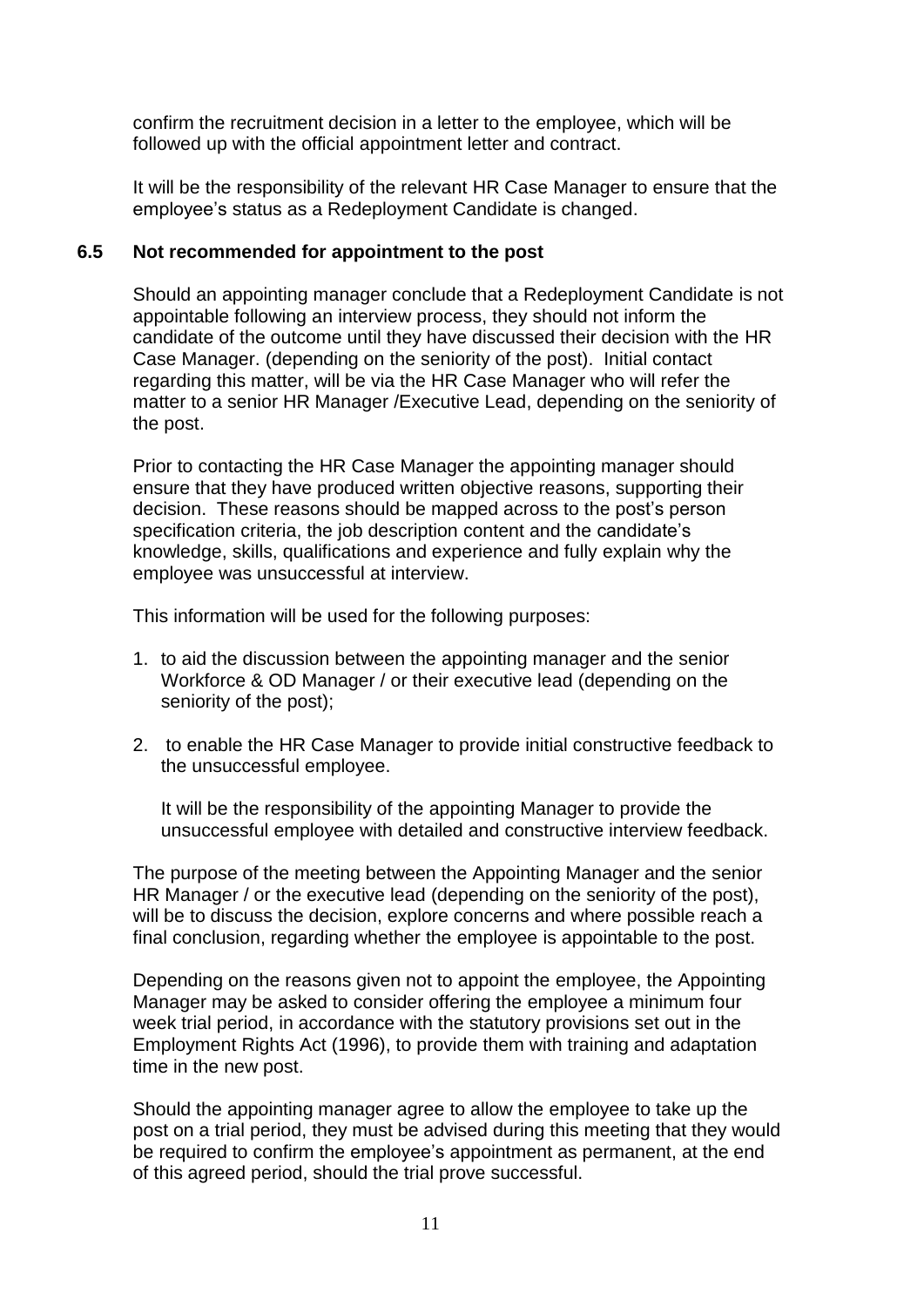They should also be advised that should a trial prove unsuccessful, due to practical and reasonable reasons the employee would return, where practicable to their previous position on a supernumerary basis. Where a return to their previous post is not possible, the employee's former manager will allocate them meaningful work to undertake, in accordance with the provisions set out in **Section 7** of this policy.

Should it be concluded that the appointing manager's decision not to appoint the employee was justified and it would not be appropriate in the circumstances to offer a trial period, the senior Workforce & OD Manager / an executive lead (depending on the seniority of the post) will contact the HR Case Manager, to advise them of this decision.

#### **6.6 Trial period**

In accordance with the employee's statutory rights, as set out in the Employment Rights Act (1996) redundancy provisions, they are entitled to a four week trial period, to provide them with some time to decide whether they consider the new post to be suitable. A trial period may also be used where the suitability of the post is disputed or unclear to either the LHB/Trust or the employee. A longer trial period may be agreed by the appointing manager and the employee, in limited circumstances, for example to provide training or retraining.

Where a trial period is agreed, the appointing manager and the employee should establish in writing, the agreed duration of the trial and how both parties will assess the suitability of the post during and / or at the end of this period.

At the end of the trial period it is the responsibility of the appointing manager to inform the employee and the HR Case Manager whether or not the appointment to the post has been regarded as successful. Where the employee proves to be competent in the new post at an early stage the appointment can be confirmed at any stage prior to the end of the 4 week period.

Where the appointment is deemed not to have been successful at the end of the agreed trial period, the written objective reason(s) must be provided to the relevant HR Case Manager using the Record of Trial Redeployment Period Form.

Where the manager concludes that the trial appointment has been unsuccessful and the employee is not suitable for the post, they will be responsible for putting the reason(s) in writing to the employee using the Record of Trial Redeployment Period Form, copied to the HR Case Manager.

Where the employee concludes that the trial appointment has been unsuccessful and the post is not suitable for them, they will be responsible for putting the reason(s) in writing to the Appointing manager and the relevant HR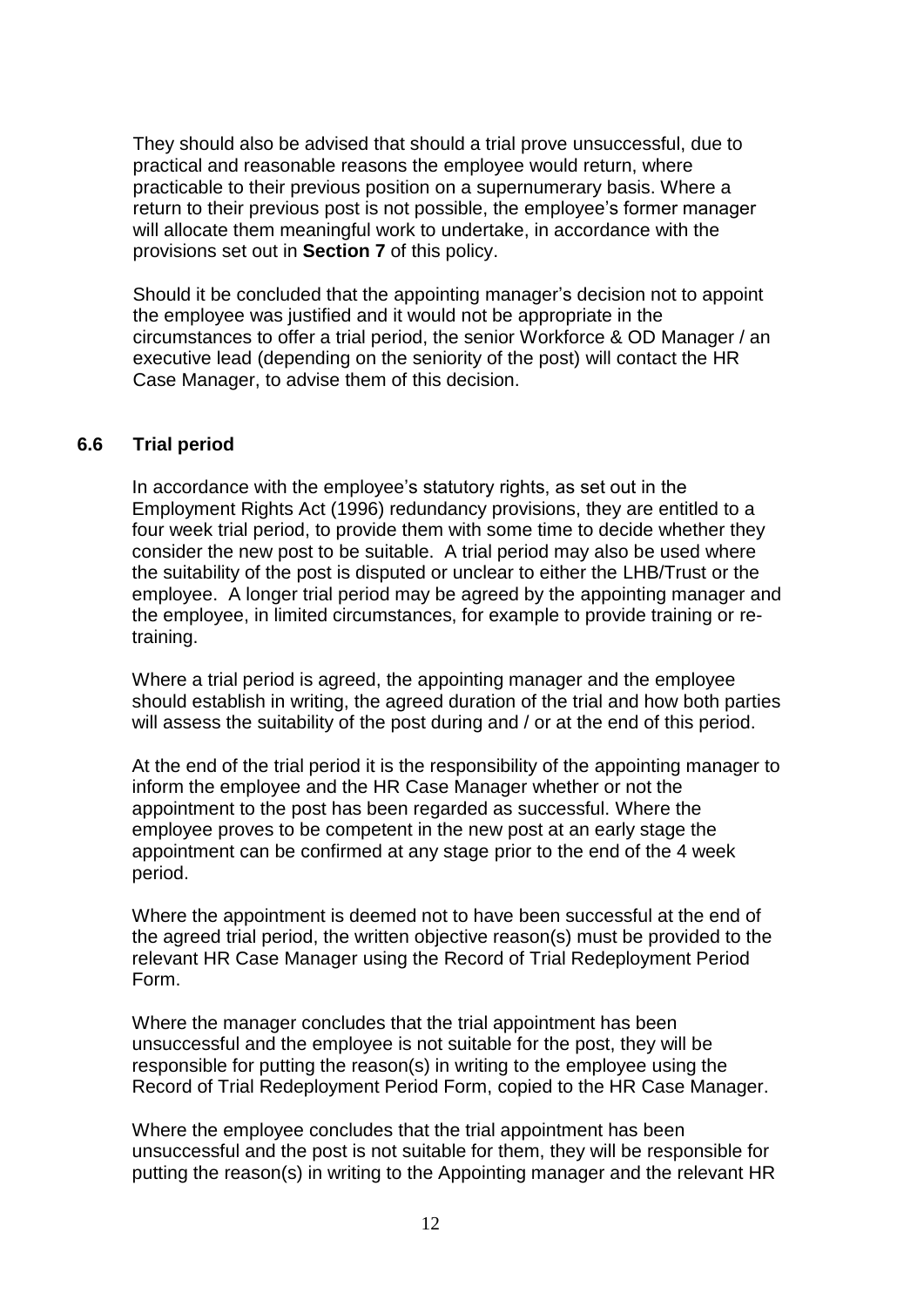Case Manager using the Record of Trial Redeployment Period Form.

The written reasons will be reviewed by the HR Case Manager and discussed with the senior HR Manager/ Executive Lead (depending on the seniority of the post), to determine what follow up action may be required.

Where it is concluded that an employee has **unreasonably** refused an offer of suitable alternative employment, following a trial period, their entitlement to a redundancy payment will be forfeited and the LHB / Trust reserves the right to proceed to terminate their employment.

Where it is established that an employee has **reasonably** refused an offer of suitable alternative employment, following a trial period, they will be required to continue to seek suitable alternative employment in accordance with the provisions set out in this policy.

#### **6.7 Refusal of an offer of suitable alternative employment**

Where the senior HR Manager/ executive lead concludes that an offer of suitable alternative employment has been **unreasonably** refused, a formal meeting will be held with the employee.

The employee will have the right to be accompanied by a trades union / professional organisation representative or a work colleague. The purpose of this meeting will be fully explore and discuss the reasons for the refusal and to establish whether the reasons are valid and reasonable in the circumstances.

Where it is established that the employee has unreasonably refused an offer of suitable alternative employment, their entitlement to a redundancy payment will be forfeited and the employing LHB / Trust may reserve the right to proceed to terminate their contract of employment. An employee may appeal against this decision directly to Stage 3 of the All Wales Grievance Policy and Procedure.

Where it is established that an employee has reasonably refused an offer of suitable alternative employment, following a trial period, they will be required to continue to seek suitable alternative employment in accordance with the provisions set out in this policy.

#### **6.8 Failure to secure a suitable alternative employment post**

If at the end of the 3 month redeployment period a Redeployment Candidate has not secured suitable alternative employment, as a last resort, the LHB / Trust organisation may need to consider terminating the employee's contract of employment by reason of redundancy, in accordance with the provision set out in the Employment Rights Act (1996), Section 16 of the NHS Agenda for Change Terms and Conditions of Service Handbook and their contract of employment.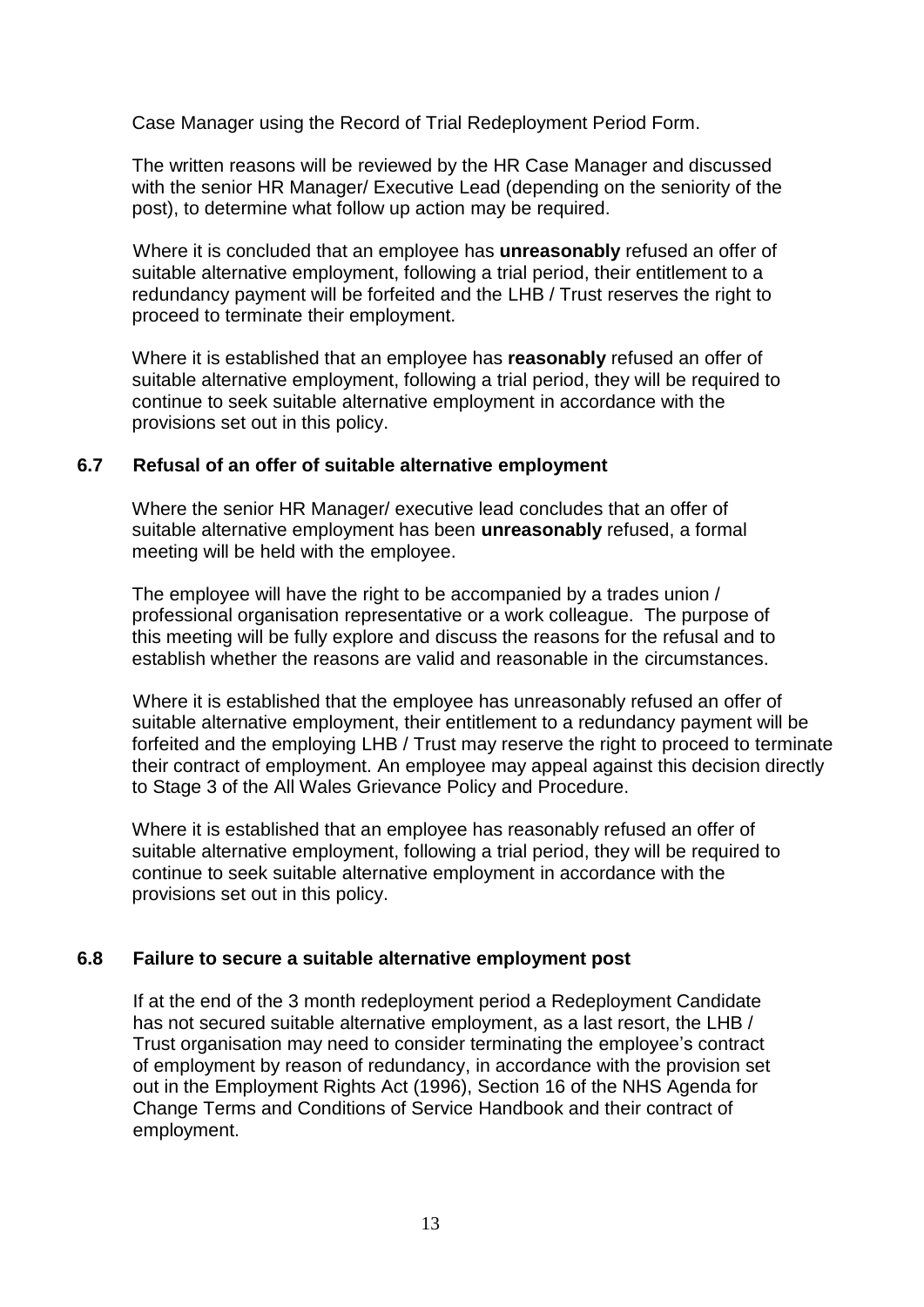No redundancy payment will be made where suitable alternative employment has been identified but the displaced employee has unreasonably refused the post.

#### **6.9 Posts advertised under open competition**

Should no Redeployment Candidate meet the specified essential person specification criteria and the vacancy is not considered to provide a suitable alternative employment opportunity, then posts will be advertised via the open competition process. In these circumstances Redeployment Candidates may apply for the post, in accordance with the LHB's/Trust's recruitment and selection policy. As such these candidates will be considered for the post, in competition with other applicants.

Where a Redeployment Candidate secure a post via a process of open competition, they are required to advise their HR Case Manager as soon as practicably possible, to ensure that their status as no longer being a Redeployment Candidate is appropriately recorded.

## **7. Allocation of meaningful work**

Wherever possible, employees who have been displaced and / or identified as being at risk of redundancy will remain in their original post, and continue to report to the appropriate manager.

Where it is not possible for an employee to remain in their original post and they cannot be immediately redeployed to a suitable permanent post, their manager in conjunction with the Head of Department / Function will find and allocate the employee, meaningful, interim work

In such cases, the employee is expected, through discussion and agreement with their Head of Department / Function, to be flexible regarding the type and nature of work that they are allocated to undertake, to ensure that the LHB / Trust can provide continuity of service and meet its operational needs, during the period of organisational change.

In any such discussions, the employee would be offered reasonable interim work, which was broadly commensurate with their substantive pay band / grade and which would best utilise their knowledge, skills, experience and expertise. The employee's personal circumstances and commitments outside of work would also be taken into consideration, during any such discussions.

The employee would be entitled to be accompanied by a trades union or work colleague, should they so wish during any meetings to discuss this matter.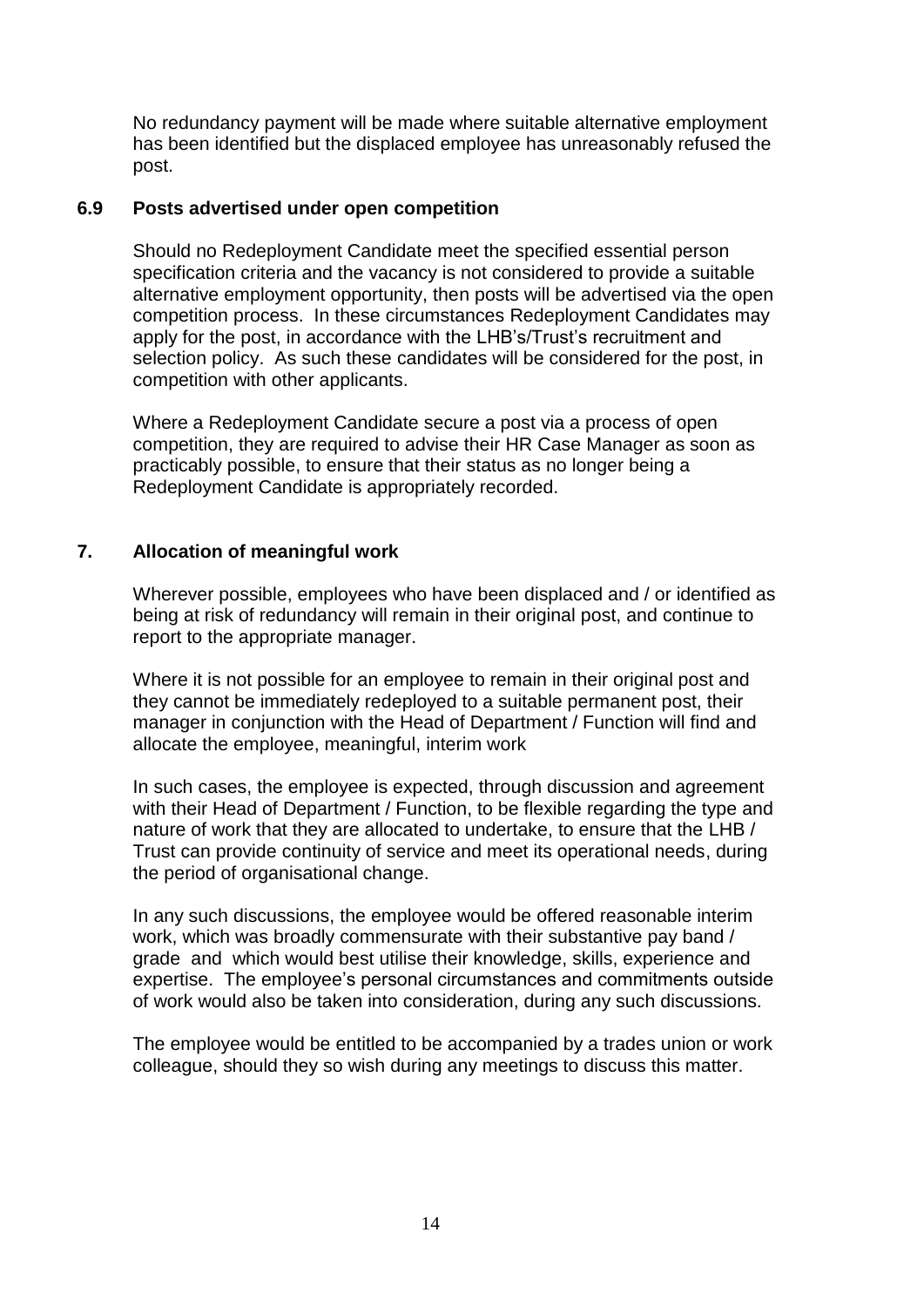#### **8. Secondments and fixed term posts**

A Redeployment Candidate who takes up a secondment or fixed term post, will have their displaced / at risk status suspended, until the contract comes to an end.

If the secondment or fixed term post is for less than 12 months they would have the balance of their 3 months as a Redeployment Candidate reinstated and the search for suitable alternative employment continue from the date of the termination of the fixed-term / temporary post.

If the secondment or fixed term post is for more than 12 months then the employee will become displaced 3 months before the secondment or temporary post is due to end and their status as a Redeployment Candidate will be re-activated for a further 3 months at that stage.

#### **9. Pay Protection**

Where an employee accepts a suitable alternative post, which attracts a lower salary, their pay will be protected in accordance with the **Arrangements for Salary Protection**, set out in **Section 10** of the **Organisational Change Policy**.

#### **10. Grievance and right of appeal**

Where an employee has a grievance, in respect of the application of the Organisational Change Redeployment Policy or the management of their case, they may lodge a grievance in accordance with the provisions set out in the All Wales Grievance Policy and Procedure.

Should an employee raise a grievance which is not entirely within the control of their LHB / Trust (*for example; failure of an external LHB / Trust to consider an application from an eligible displaced* employee), their organisation should treat the matter in the same way as any other internal grievance.

In such circumstances the employing LHB / Trust will be required to make the third party organisation aware of the grievance and their need to fully engage, participate and contribute to the investigation process. Where appropriate the employing LHB / Trust will also inform the third party organisation of their obligation to be involved in the implementation of any agreed resolution, decision or recommendations.

Once this process has been exhausted the employee will have no further recourse to their organisation's local grievance policy and procedure.

#### **11. Monitoring and review**

This Policy will come into effect on the <Insert date> and will be used solely for the purpose of managing employees who are displaced / at risk during the implementation of an organisational change process.